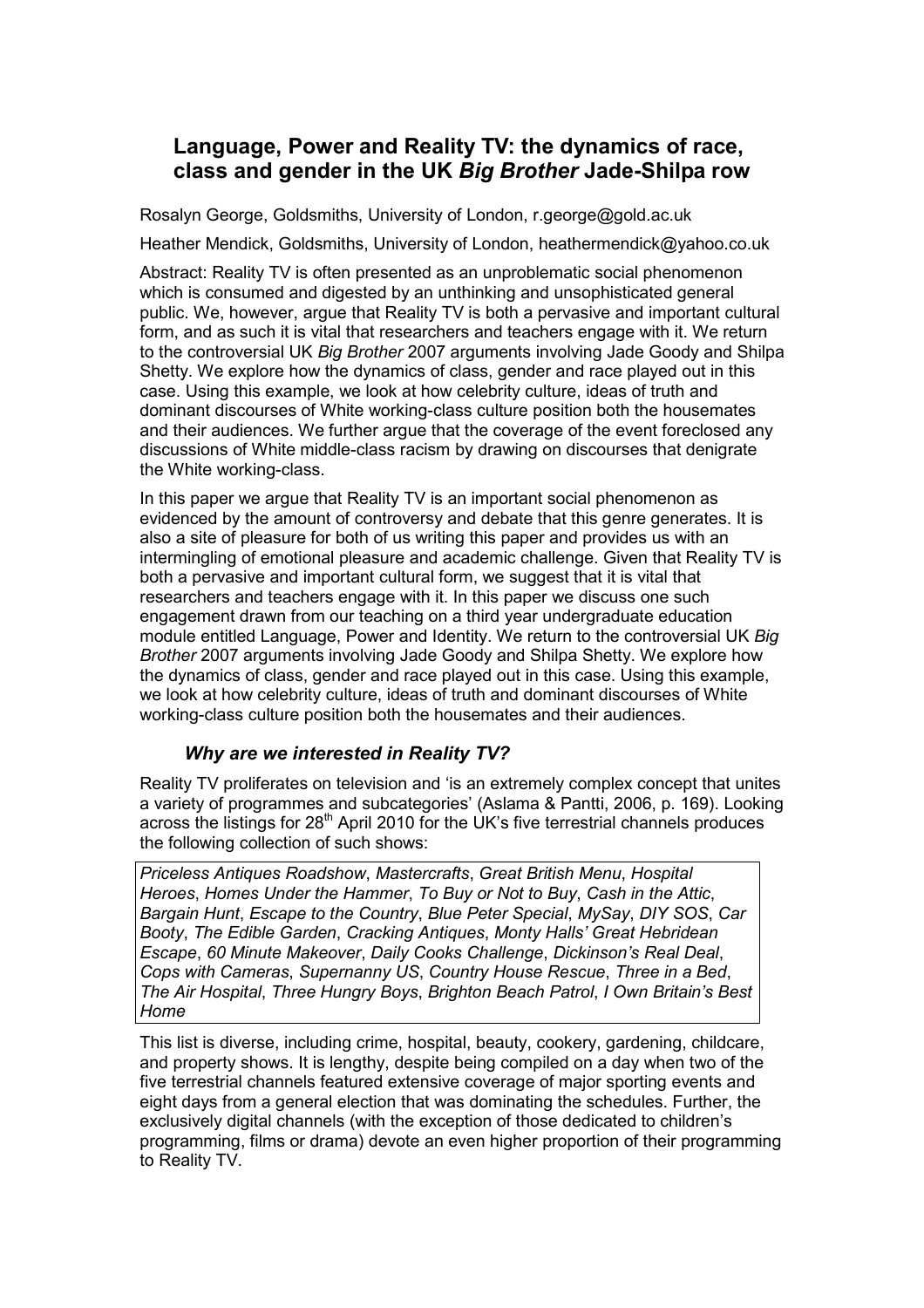Reality TV is a troublesome genre: 'despite the fact that we all seem to have a notion of what we mean by *reality TV*, there isn't any one definition that would both capture all the existing genres and exclude other forms of programming such as the nightly news or daytime game shows' (Andrejevic, 2004, p. 64, original emphasis). Even the use of real people and of unscripted television are both routinely violated by Reality TV and routinely adopted by other programmes. Thus, it was difficult to establish the boundaries of the list and it omits many hybrid shows that draw on features of the Reality TV genre such as the documentary *Crimes That Shook the World*, the sporting competition *Grudge Match*, and the cookery/travel show *Jamie Does…* All of these programmes anchor their content in the personalities and lifestyles of the presenters and other participants in ways made popular through Reality TV. Reality TV has changed how producers make dramas and documentaries and what consumers expect from these genres (Biressi & Nunn, 2005).

Despite, or perhaps because of, this expansion and influence, Reality TV is positioned as low culture and trivial. Pile (2001) surveyed viewers and found that they placed documentaries at the top as their favourite genre to watch and Reality TV at the bottom. However, Pile's findings would seem to reflect self-conscious perceptions of what is correct taste for his statistics conflict with ratings data showing Reality TV as the most viewed genre. As recently as March 2010 actor Philip Glennister complained in the press that:

> It's getting harder to find programmes to watch. I notice especially for my generation, with children, who don't go out a lot any more and want to watch a good drama and be taken on a journey. One problem is money. We have so many reality and chat shows because they're cheap. (London Evening Standard, 2010)

Glennister, like others, positions Reality TV as unwatchable; irresponsible programming (he brands it 'bullying') that takes space from more serious, and more expensive, work, epitomised as 'good drama'. This raises questions of what is valued in television. Reality TV is constructed as being watched by those with poor taste: the uneducated and unsophisticated viewer. In this way, as Bourdieu (1984) documented extensively, taste is used to make distinctions, to mark out what, and who, is valued from what is not. Reality TV is read as working-class and female. Like soap operas, the other TV genre associated with working-class women, Reality TV is a devalued space (Geraghty, 1990). It is largely seen as deserving derision rather than serious critical attention.

We do not want to suggest that there are no problems with Reality TV. For example, Oulette and Hay (2008) have argued convincingly that Reality TV is part of contemporary forms of governance in the US and in particular, is implicated in the privatisation of welfare; and work in feminist media studies has shown how Reality TV reproduces inequalities of class, gender and race (Skeggs, 2009; Tyler & Bennett, 2010). However, we do want to suggest both that Reality TV texts require critical attention and engagement and, as audience research suggests, that they are more open to multiple readings than is often assumed (Allen & Mendick, forthcoming; Skeggs & Wood, 2008). We now turn our attention to perhaps the most iconic, successful, controversial and contradictory of all Reality TV programmes: *Big Brother*.

## *Big Brother UK*

*Big Brother UK* is a multi-platform event. For many it is most strongly associated with the daily compilations of action from the last 24 hours in the house. However, it is also consumed through: satellite magazine-style shows *Big Brother's Little Brother*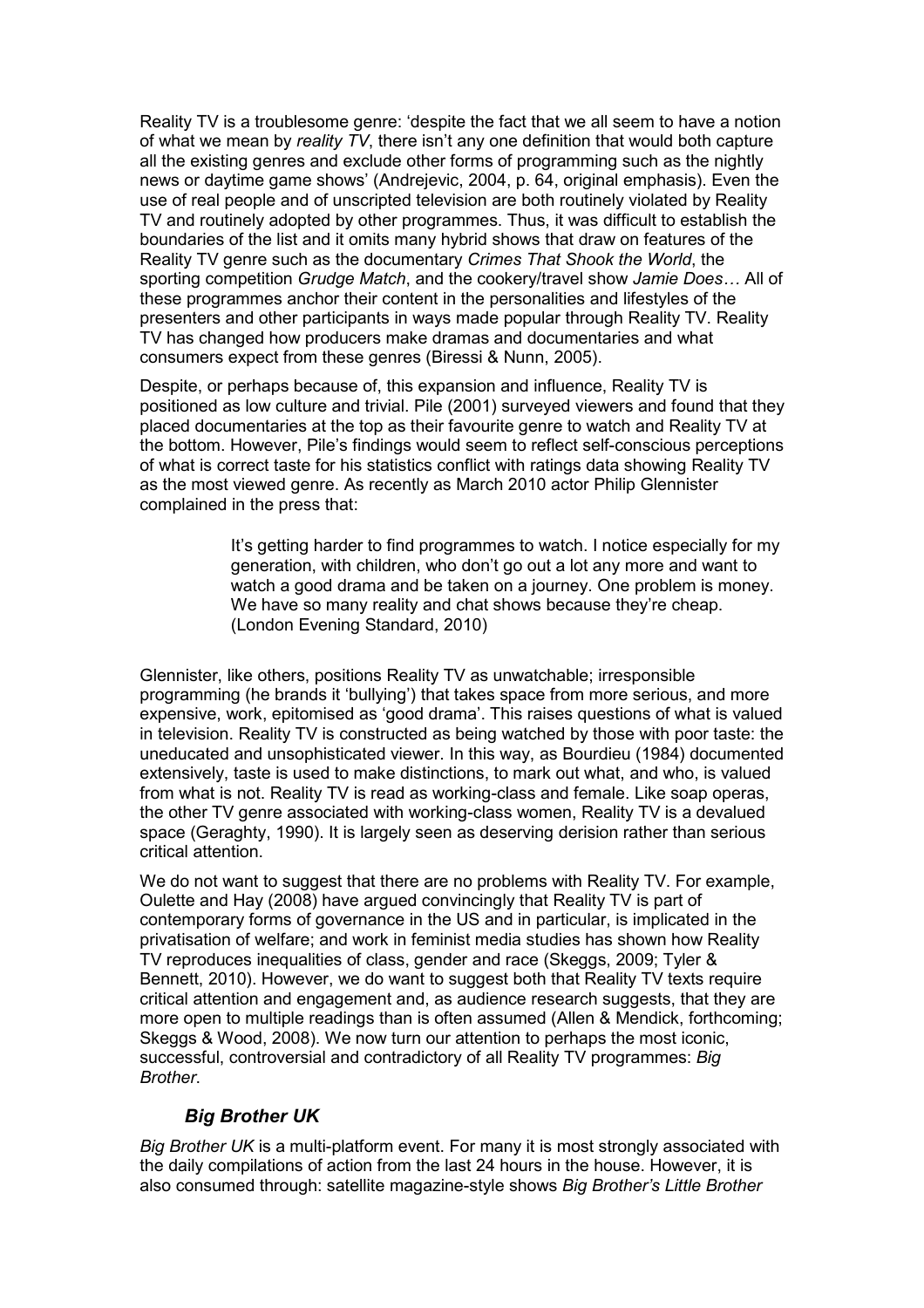and *Big Brother's Big Mouth;* newspaper, magazine, radio and TV coverage; official and unofficial websites, YouTube channels, Twitter feeds, and online discussion spaces; the night-time and early afternoon television live feed and the online streaming facility. An event on *Big Brother* must be understood through the ways it is given meaning within all these overlapping forms (Hill, 2004).

The association of Reality TV with the unsophisticated viewer, discussed above, is justified partly by the argument that it dupes its audiences through editing so that the authenticity of what is being screened is dubious. In contrast to these arguments, Peter Bazalgette, creative director at Endemol who owns the *Big Brother* format, argues that *Big Brother* democratises the audience's relationship with with the 'real'. Through live streaming, viewers are able to form a view of how editing is working. Bazalgette maintains that Reality TV enrages traditional documentary makers because:

> we expose all their tricks. We're completely upfront about it. When we want (the contestants) … to talk about their first love, you hear Big Brother say 'hey- would you talk about your first love?', but documentary filmmakers have, always manipulated their material both in the ways they edit it, and in the ways they shoot it. (quoted in Holmes & Jermyn, 2004, p. 12)

However, this denies how even live feed is edited. Further, the main daily *Big Brother* shows use a range of editing and aesthetic techniques, such as the diary room confessional and the regulation of time, to conjure a sense of intimacy and authenticity (Aslama & Pantti, 2006; Kavka & West, 2004). The show's UK producers have also increasingly adopted narrative editing techniques, including shot reverse shot for dialogue and montages for tasks.

Reality TV has made us question the notion of 'truth'. As Corner (2002) contends we now live in a post-documentary culture accompanied by a move to a broader and more subtle culture of viewing, with a revised approach to television's 'real' and 'factual' content and with different ways of seeing. Allen and Mendick (forthcoming) found that viewers take up 'practices akin to detective work seeking out evidence of contestants "acting" and "being fake" for television, making judgements of what is real and what is not'. Following Biressi and Nunn (2005, p. 107) we understand: 'Media imagery offer[ing] a 'fantasy zone' for generating rolling identifications which enable the subject to think through their relationship with self and media'.

Before we move on to the Jade/Shlipa events, we discuss one other key aspect of the *Big Brothe*r phenomenon: its role in the manufacture of celebrity. Traditionally 'stars' have achieved their status through skills in areas such as sport, acting and music, and some Reality TV is oriented around seeking this out, for example, *X Factor* and *Britain's Got Talent* (Holmes, 2004b). However, unlike these shows, *Big Brother* emphasises and celebrates those who are known simply for being known. Celebrating this, Bazalgette (2001) again, argues that the only way 'ordinary people' made it onto television in the past was 'wedged into some convenient sociological pigeonhole by the likes of This Week or World in Action' (quoted in Holmes, 2004a, pp. 112-113). As Bazalgette's use of the word 'ordinary' suggests, the talentless Reality TV celebrity is coded as working-class (and usually female) (Tyler & Bennett, 2010). Reality TV generally, and *Big Brother* specifically, is linked to discourses of media-ocracy, in which Reality TV is understood as opening up opportunities to 'ordinary people' to attain wealth and adulation for being themselves (Biressi & Nunn, 2004). This so-called democratisation of celebrity remains a controversial site. There are widespread concerns that young people increasingly prefer achievement through fame rather than hard work or talent; as incoming culture minister, Barbara Follett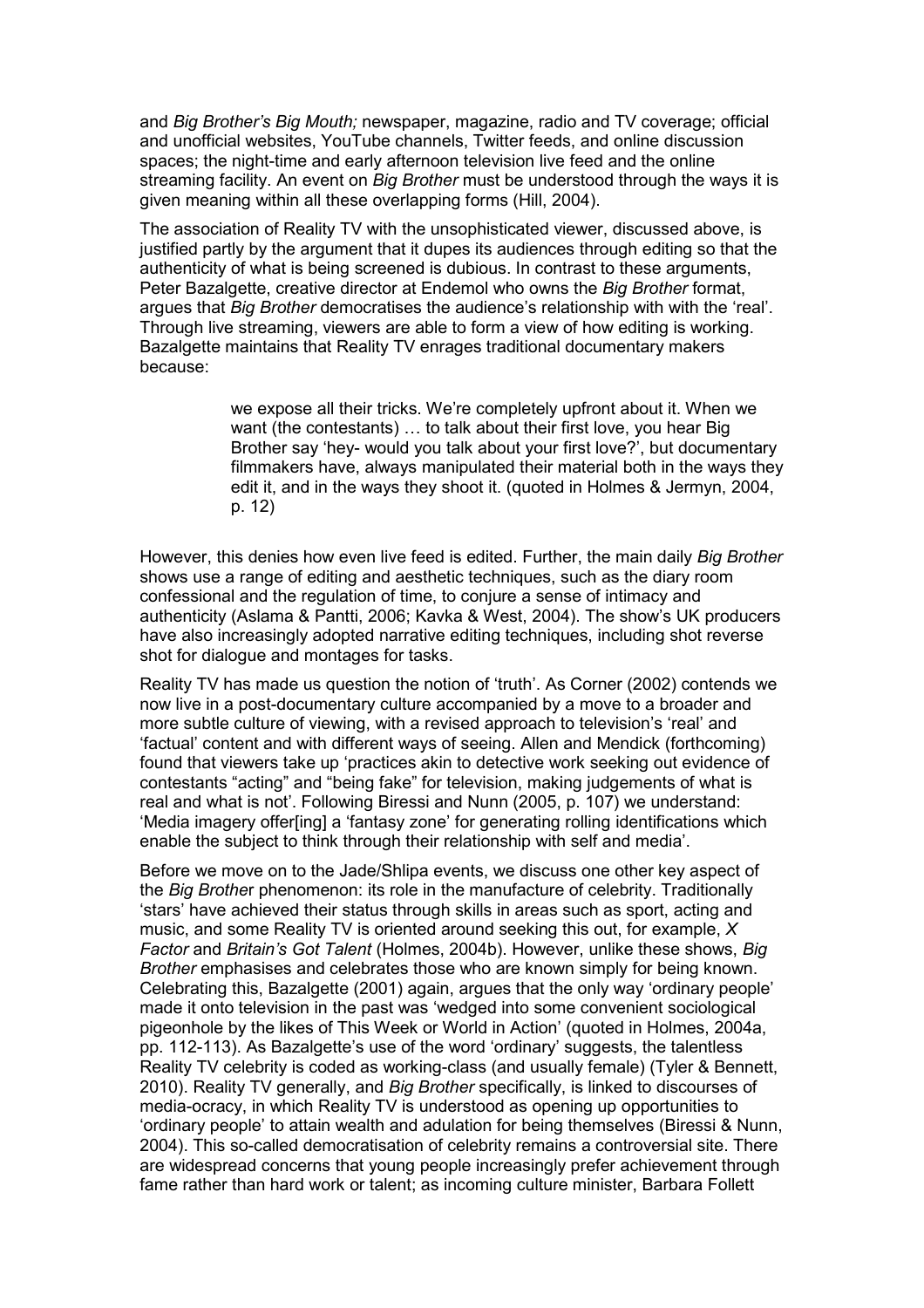(quoted in Chapman, 2008) put it in October 2008: 'Our society is in danger of being Barbie-dolled'. Jade Goody and Shilpa Shetty were differently positioned within these classed and gendered discourses of an opposition between talented and talentless celebrities (Allen & Mendick, under review).

#### *Jade Goody and Shilpa Shetty*

Jade Goody and Shilpa Shetty were participants in the fifth series of *Celebrity Big Brother* in 2007. Jade was a *Big Brother* created celebrity with a growing reputation for being a shrewd business woman. Shilpa was a successful Indian film star, lauded for her many Bollywood roles. The photographs below show them entering the house and then how they were regularly depicted after they entered the house: Jade, a gobby out of control TV star from Bermondsey, her mouth wide open, screeching and swearing, her face screwed up with anger; Shilpa, a glamorous Indian film star showing grace under fire and at all times dignified and respectful.



They had a number of high profile rows in the house that were nearly always over food, whether it was the compilation of the shopping list, or the daily processes of who cooks and eats what, when and how. The 'Oxo Cube row' was the most publicised of their clashes in the house and acted as a catalyst for the tensions building up between Jade and Shilpa. The row began with Shilpa in the kitchen looking for chicken stock cubes. Jade and fellow housemates Danielle Lloyd and Jo O'Meera were sitting on the nearby sofas. When Shilpa asked if they had used any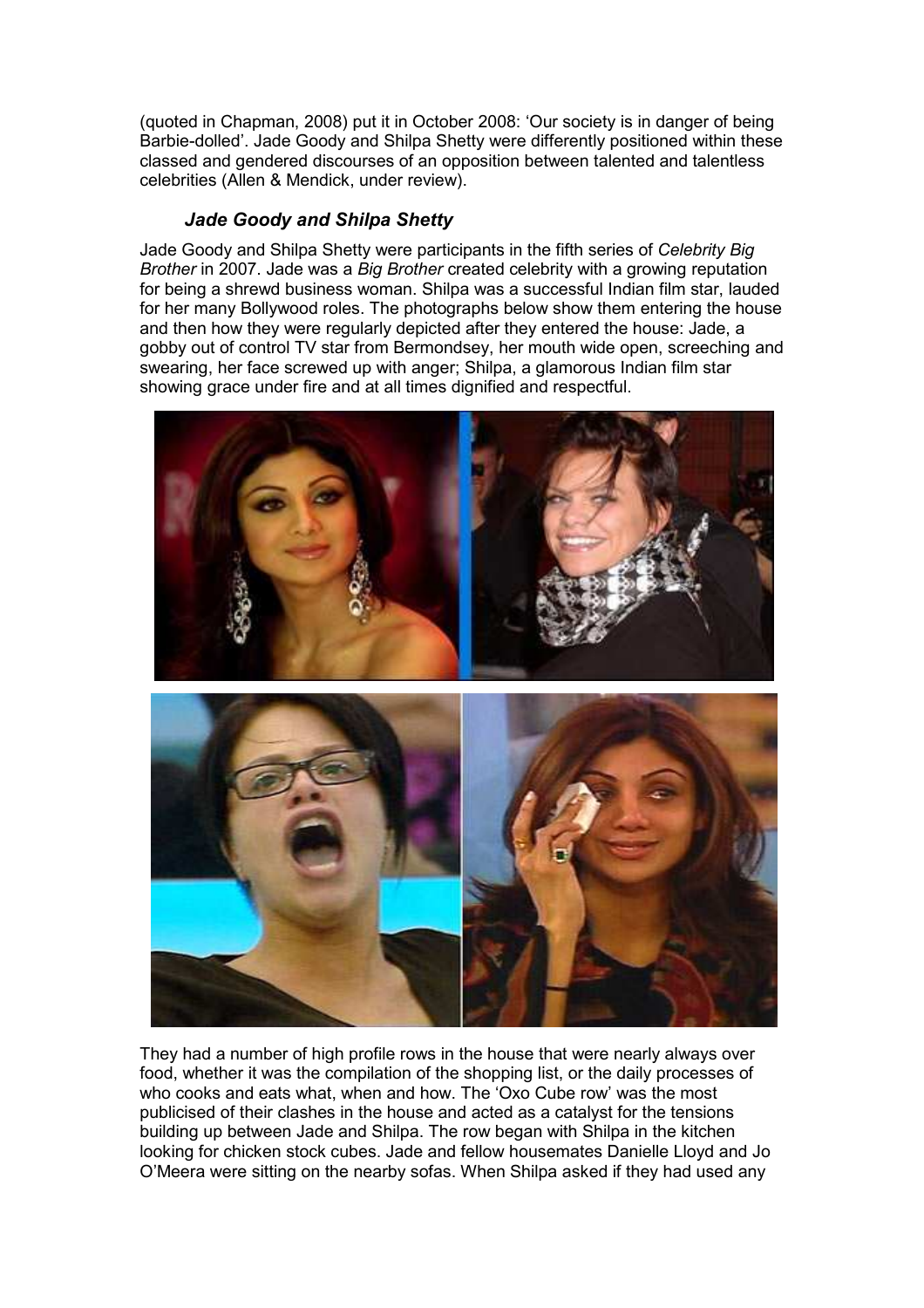stock cubes they said that they had used three for their cooking the previous day. Shilpa complained that they did not need to use three and claimed that the stock cubes were the only thing she had ordered from the shopping list. Jade reacted to this claim by shouting at Shilpa, swearing at her and using a range of insults including repeatedly calling her a liar and a fake (the ultimate Reality TV insult). Shilpa responded to this by telling her to shut up, suggesting she take elocution lessons and finally leaving the room with the words: 'You know what? Your claim to fame is this - good for you'. During this row Danielle and Jo were shown laughing quietly. While Shilpa is in the bedroom, Jade, Danielle and Jo discussed the event. Shilpa returned and Jade confronted her again. At the end Danielle said she should 'fuck off home' and 'she can't even speak English properly'.

Channel 4 have removed all online videos of this but extracts in the news coverage remain available, for example in [US's CNN](http://www.youtube.com/watch?v=tUnfvr57uck&feature=related) and [UK's Sky News](http://www.youtube.com/watch?v=u7sqAIPR50c&feature=related). As these news programmes demonstrate, the media coverage was marked by an obsessive focus on the question: Is it racism, or just bullying, or just misunderstandings? As Gillborn (2008, p. 3) notes racism is a controversial term:

> To be labelled a 'racist' is generally a highly derogatory slur ... racism is such a harsh word that some people feel uneasy about using it. In addition, the term is so forceful that most people react very defensively against any suggestion that they might possibly be involved in actions or processes that could conceivably be termed as 'racist'. Such reactions show a failure (sometimes a refusal) to engage with the different ways in which racism can operate.

We can see that failure (or refusal) operating within the response to the Jade/Shilpa events. Racism is linked to individual actions and to the use of particular language to discussions of ways of living and eating, terms like 'paki' and 'poppadom', and the suggestion that Shilpa should 'go home'. This limited understanding of racism obscures structural aspects and the everyday-ness of racism. In particular, racism is constructed as something that (some of) the White working-class does but not the White middle-class. In contrast, research into 'White flight' demonstrates how middleclass White parents remove their children from urban schools (Ball,Maguire and Macrae, 2000). While, work on the minority of White middle-class parents who do send their children to urban schools shows how most view and use this experience as capital for their children enabling them to gain further advantage within the higher education and employment markets (Reay, 1998). These actions are far more damaging and widespread than the individual insults hurled within the *Big Brother* house. Yet in the public reaction, racism was expelled onto others as 'the British public' made a record number of complaints to the broadcasting watchdog and disassociated further by voting for Shilpa to win. In so doing, they othered the main perpetrators.

The coverage obscured issues of class and gender. For example, Jack Tweed, Jade's boyfriend, was not included in the public humiliation even though in an unbroadcast scene he was involved in the composition of a limerick about Shetty which alluded to her ethnicity. While, ex-government minister Edwina Currie, on TV political discussion show *Question Time*, used pointedly gendered and classed language when she counterpoised the 'beautiful lady' Shilpa to the three 'slags' - Jade, Jo and Danielle - who she described as 'witches with a capital "B"'. It is in the intersections of class, gender and race that we can understand these events, and in particular, in the opposition between talented and talentless celebrities discussed above.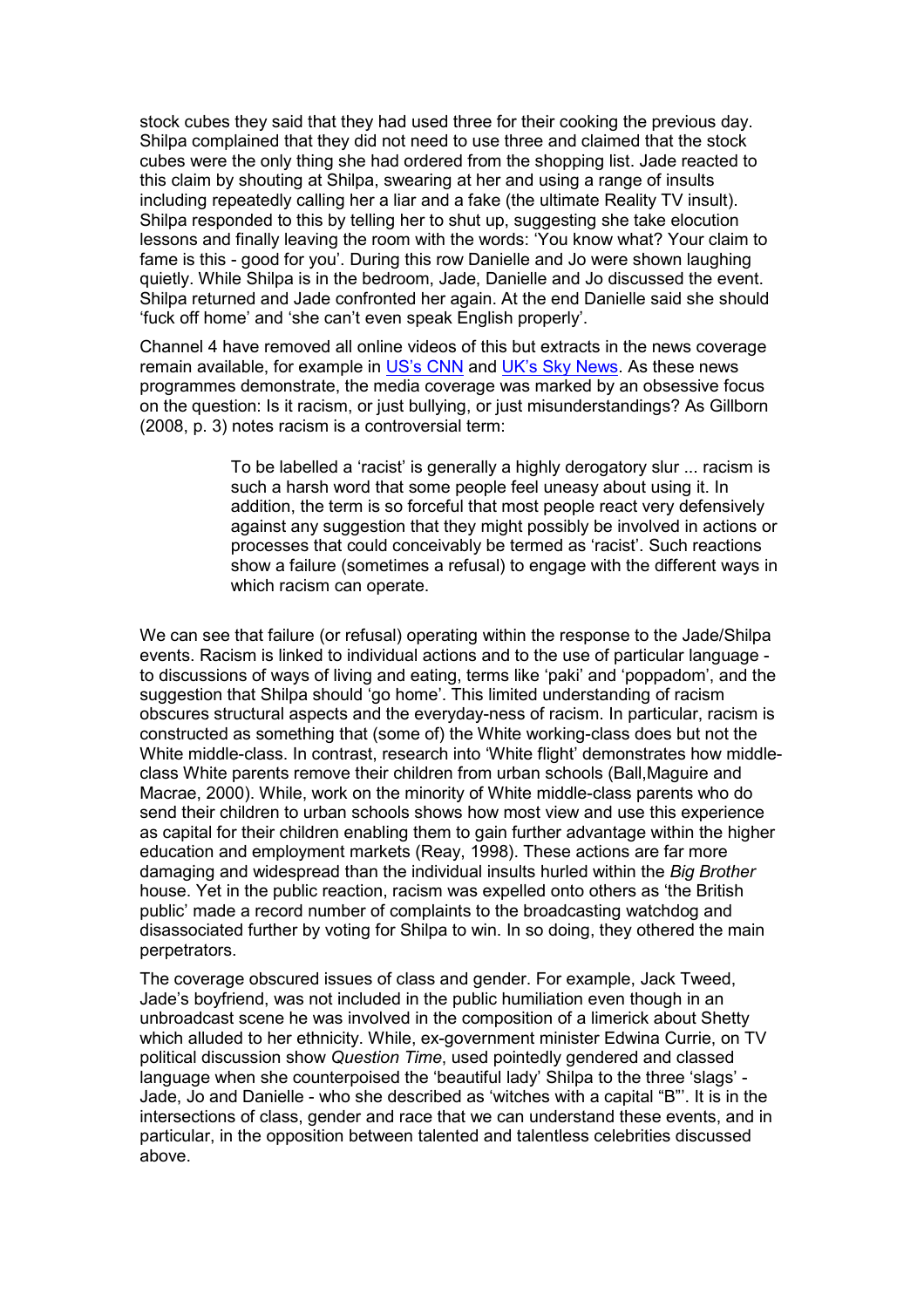The blurring of public and private is central to Reality TV celebrity. Work by Dyer (1998) on Hollywood stardom has shown how it too relied on this blurring, accompanied by the illusion of intimacy, as magazines, interviews and other intertexts circulated in relation to primary film texts. However, '*Big Brother* is not an intertext positioned in a contradictory dialectic with a more glamorous performance text: it is essentially the primary text' (Holmes, 2004a, p. 116). *Celebrity Big Brother* did originally function largely as an intertext. But as the show got longer and featured ever more esoteric (Z list) celebrities its status shifted. In 2006, when the *Celebrity Big Brother* housemates featured a non-celebrity Chantelle Houghton, who upon winning the series ironically achieved a greater celebrity status than most of her housemates, this intertextual position finally broke down.

Jade and Shilpa however are differently located in relation to the show. As we argued earlier, *Big Brother* contestants generally epitomise the idea of the talentless celebrity and perhaps Jade does this above all, as the most successful of all the show's contestants. During Jade's first appearance in *Big Brother 3* in 2002, much was made of her stupidity, her excessive behaviour (taking off all her clothes during a game of strip poker) and her excessive body (which got larger as the show progressed). When she was up for eviction the UK tabloid newspaper *The Sun* urged its readers to 'Vote off the pig'. Graham Norton, who hosted a Channel 4 talk show immediately following the weeknight *Big Brother* highlights shows, constantly joked about her behaviour and also likened her appearance to a pig. In this we can see a hatred towards Jade and the working-class womanhood she represented. Contemporary subjectivity requires mobility and transformation, the ability to change and develop - to become a 'better' person - and so to accumulate capital and value within the self. In this early media coverage Jade was presented as stuck, unable to do this. This positioning of Jade exemplifies Skeggs' (2004, p. 116) argument that working-class femininity represents the constitutive limits of contemporary subjectivity:

> There are some strangers who are beyond embrace. Their differences cannot be made user-friendly. They only hinder the development of cosmopolitan dispositions. They are beyond appropriation, because they do not offer any cultural value to the self that accumulates or plays with others.

Nevertheless Jade was not voted out (although she came last of the final four in the house). Instead she was transformed into a 'national treasure'. This position was cemented by the actions of Graham Norton; he who had once labelled her a pig, now came to the final to greet her as she left the house and gave her regular appearances on his show thereafter. Rather than being portrayed as fixed, Jade's reeducation and the transformation of her body and mind took place in public, mediated through magazines, newspapers and a range of Reality TV shows (for example, *Jade's Salon*, *Just Jade*, *Jade's Shape Challenge*). Jade was presented as a subject who 'was rough round the edges but with the potential for learning' (McRobbie, 1991, p. 215): 'She was a stark signifier of the possibility of self-transformation and social mobility in spite of class origins and limited social skills' (Biressi & Nunn, 2005, p. 150). However, while working-class authenticity enabled Jade to achieve celebrity status it also carried the threat of a constant unmasking. Her fall from fame to infamy in *Celebrity Big Brother* can be read as such an unmasking, a return to her true self, the 'chav' or 'white trash' celebrity (Tyler & Bennett, 2010):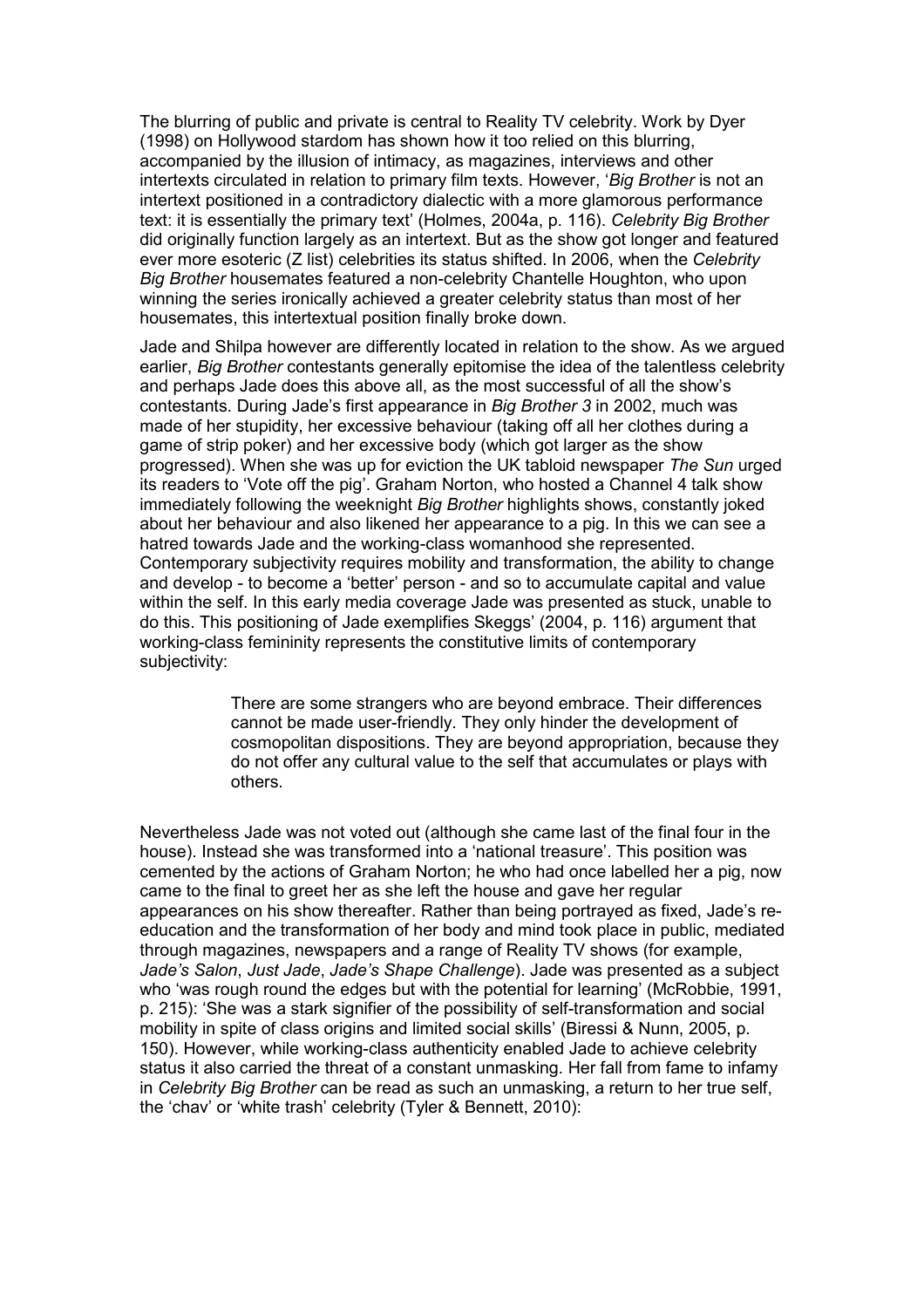Classed cross-dressing then involves always the danger of discovery, of passing as one of a 'higher order' and the attendant pleasure for the audience of unmasking someone's hubris. (Biressi & Nunn, 2005, p. 152)

As Shilpa said to Jade in the heat of the argument 'your claim to fame is this – good for you'. In this way Shilpa drew on the discourse of the working-class talentless Reality TV or 'chav celebrity' to make distinctions between herself as deserving of fame and Jade as undeserving. Similarly, Katie Price (Jordan), like Jade a workingclass woman who had achieved fame through Reality TV, called Jade a 'talentless pig'. In this way Katie, who is herself vulnerable to the label of talentless celebrity, is able to mark out her distinction from Jade: 'these white trash celebrities function to generate celebrity capital for 'real' stars, providing them with opportunities to differentiate themselves as comparatively skilled' (Allen & Mendick, under review; Tyler & Bennett, 2010).

Following the Jade/Shlipa events, there was a return in Jade's portrayal to animalistic, excessive imagery. For example on the internet you can play [Whack-a-](http://www.devinebydesign.co.uk/promotions/whack-a-pig.php)[Pig,](http://www.devinebydesign.co.uk/promotions/whack-a-pig.php) a game where you use a mouse to click on images of Jade's face that appear and disappear randomly on screen. In an [uncyclopedia](http://uncyclopedia.org/wiki/Jade_Goody) entry about her, there are multiple comparisons to pigs and other animals ('pig ugly feral beast', 'warthog', 'pitbulls'), references to bodily excess (having a 'fat arse' and weighing 'three times her bodyweight in pork scratchings') and comments that express pleasure in her untimely death from cancer.

#### *Epilogue*

After *Celebrity Big Brother* Jade visited India and then went onto *Bigg Boss* (*Big Brother* India) hosted by Shilpa Shetty. It was on this show that she received the news that she had cervical cancer. The cervical cancer killed her but her dying was made very public - through magazine features, Reality TV and other media coverage - and she again was subject to negative discourses about the white working-class. In the run-up to her death, Jade Goody was compared to *University Challenge* middleclass quiz show winner Gail Trimble. Many commentators questioned why, as she fought cancer there was so much celebration of Jade and so little of Gail when it was the latter whose achievement was based on intelligence and application and so deserved attention (Mount, 2009). A few days after Jade's death, journalist and television presenter Michael Parkinson (quoted in BBC, 2009) said, she:

> has her own place in the history of television and, while it's significant, it's nothing to be proud of. Her death is as sad as the death of any young person, but it's not the passing of a martyr or a saint or, God help us, Princess Di. … [She] came to represent all that's paltry and wretched about Britain today. She was brought up on a sink estate, as a child came to know drugs and crime, was barely educated, ignorant and puerile. Then she was projected to celebrity by Big Brother.

Michael Parkinson continued by bemoaning that, while the media first recommended we all hate Jade Goody as 'a slapper with a face like a pig' and declared her after her row with Shilpa 'the most hated woman in Britain', 'shortly thereafter [the media] tried to persuade us to celebrate her'. Thus, even in her final days as she sought to secure the best possible future for her sons, her social transformation was still questioned, never quite accepted by the representatives of high culture and so remained just out of her reach. Parkinson's much reported comments by attributing her trajectory to the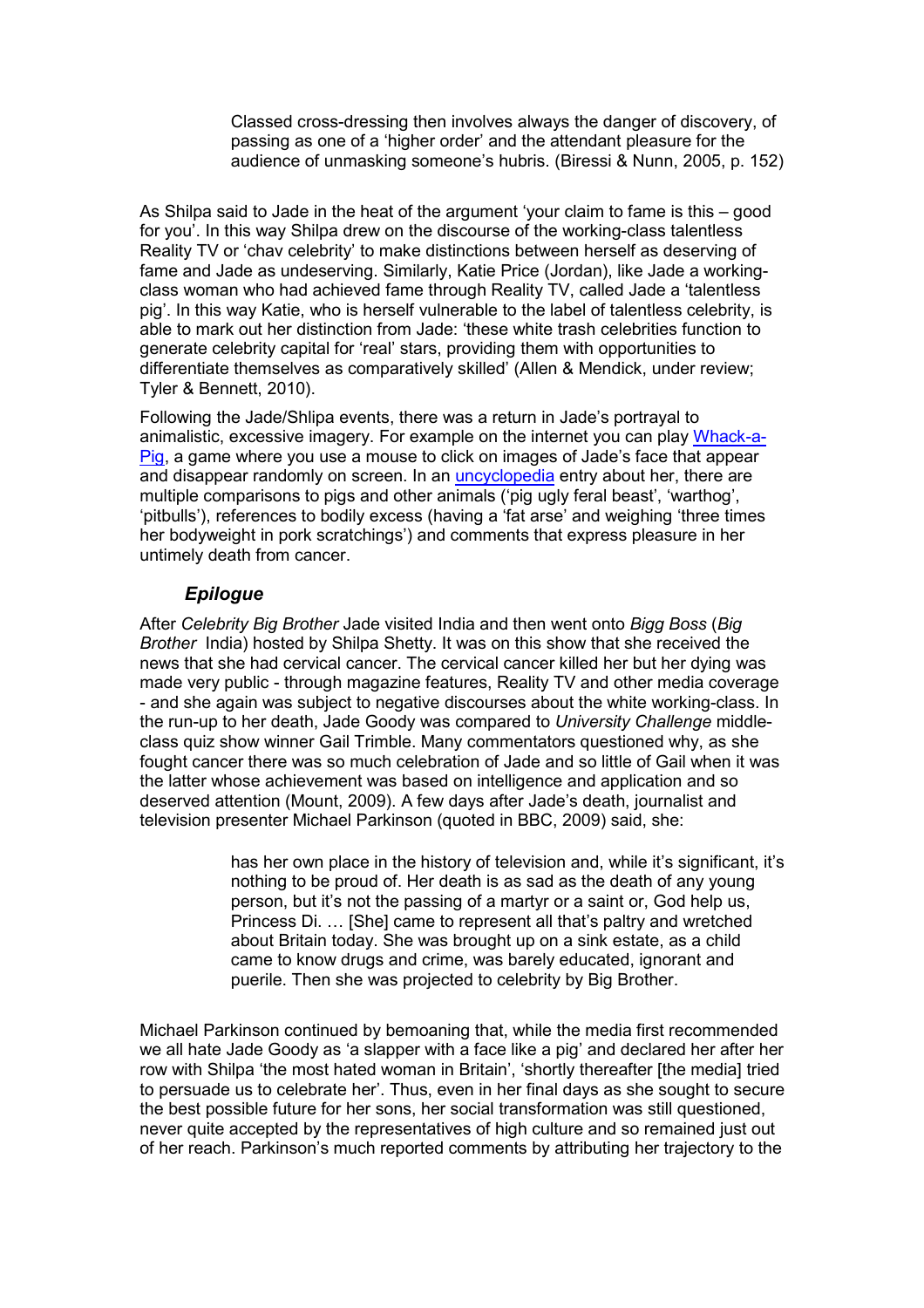workings of the media, denies Goody agency. This raises questions about the limits of social mobility in contemporary Britain.

#### *References*

- Allen, K., & Mendick, H. (forthcoming). Making it and faking it? Social class, young people and authenticity in Reality TV. In B. Skeggs & H. Wood (Eds.), *Real Class*.
- Allen, K., & Mendick, H. (under review). Young people's uses of celebrity: class, gender and 'improper' celebrity. *Discourse*.
- Andrejevic, M. (2004). *Reality TV: the work of being watched*. Oxford: Rowman and Littlefield Publishers Inc.
- Aslama, M., & Pantti, M. (2006). Talking alone: Reality TV, emotions and authenticity. *European Journal of Cultural Studies, 9*(2), 167-184.
- Ball, S. Maguire, M & Macrae, S (2000). *Choice, Pathways and Transitions Post 16: new youth, new economies in the global city*. London: Routledge Falmer.
- BBC (2009). Parkinson: Goody was exploited, from
	- http://news.bbc.co.uk/1/hi/entertainment/7987426.stm
- Biressi, A., & Nunn, H. (2004). The especially remarkable: celebrity and social mobility in Reality TV. *Mediactive*(2), 44-58.
- Biressi, A., & Nunn, H. (2005). *Reality TV: realism and revelation*. London: Wallflower Press.
- Bourdieu, P. (1984). *Distinction*. London: Routledge.
- Chapman, J. (2008). 'Barbie doll' girls only want to be WAGs or win the X Factor, complains Culture Minister. Retrieved 17 October 2008, from [http://www.dailymail.co.uk/news/article-1077444/Barbie-doll-girls-want](http://www.dailymail.co.uk/news/article-1077444/Barbie-doll-girls-want-WAGs-win-X-Factor-complains-Culture-Minister.html)-[WAGs-win-X-Factor-complains-Culture-Minister.htm](http://www.dailymail.co.uk/news/article-1077444/Barbie-doll-girls-want-WAGs-win-X-Factor-complains-Culture-Minister.html)l
- Corner,J (2002) 'Performing the Real:Documentary Divisions', *Television and New Media* 3 (3) :255-69
- Dyer, R. (1998). *Stars*. London: BFI Publishing.
- Geraghty, C. (1990). *Women and Soap Opera*. Oxford: Polity Press.
- Gillborn, D. (2008). *Racism and education: coincidence or conspiracy?* Abingdon: Routledge.
- Hill, A. (2004). Watching Big Brother UK. In E. Mathijs & J. Jones (Eds.), *Big Brother International: formats, critics and publics* (pp. 25-39). London: Wallflower Press.
- Holmes, S. (2004a). All you've got to worry about is the task, having a cup of tea, and what you're going to eat for dinner": Approaching Celebrity in Big Brother. In S. Holmes & D. Jermyn (Eds.), *Understanding Reality Television*. London: Routledge.
- Holmes, S. (2004b). "Reality goes pop!" Reality TV, Popular Music and Narratives of Stardom in *Pop Idol*. *Television and New Media, 5*(2), 147-172.
- Holmes, S., & Jermyn, D. (2004). Introduction. In S. Holmes & D. Jermyn (Eds.), *Understanding Reality Television* (pp. 1-32). London: Routledge.
- Kavka, M., & West, A. (2004). Temporalities of the real: conceptualising time in Reality TV. In S. Holmes & D. Jermyn (Eds.), *Understanding Reality Television* (pp. 136-153). London: Routledge.
- London Evening Standard. (2010). Philip Glenister slams 'bullying' reality TV shows. Retrieved 4 August 2010, from [http://www.thisislondon.co.uk/showbiz/article-23817826-philip](http://www.thisislondon.co.uk/showbiz/article-23817826-philip-glenister.do)[glenister.do](http://www.thisislondon.co.uk/showbiz/article-23817826-philip-glenister.do)
- McRobbie, A (1991). *Feminism and youth culture: from 'Jackie' to 'Just Seventeen'*. Basingstoke: Macmillan Education.
- Mount, H. (2009, 24 Feb). Why do we love Jade Goody and vilify a University Challenge brainbox for being bright? *Daily Mail*, from